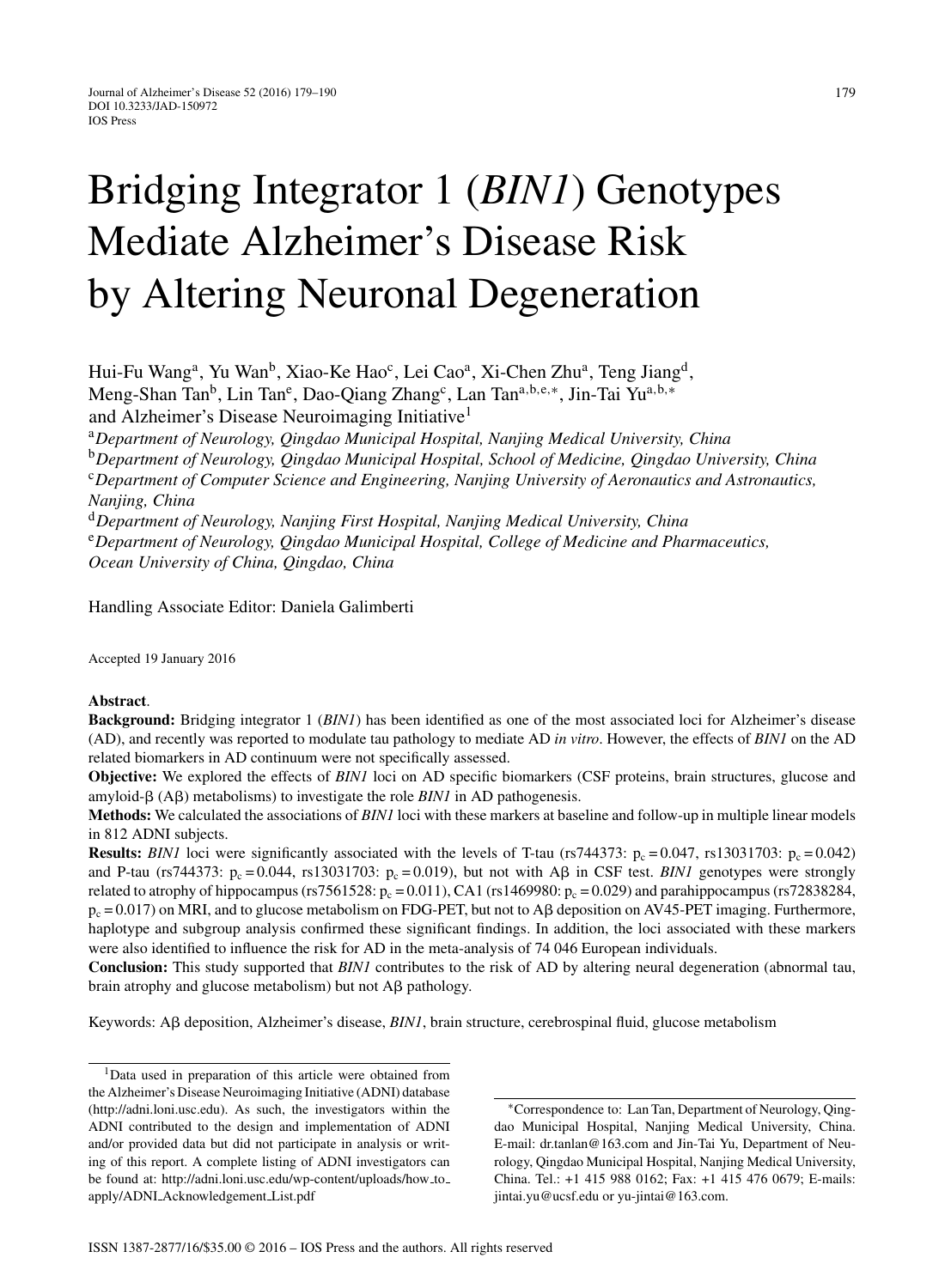## **INTRODUCTION**

Alzheimer's disease (AD) is the most common form of dementia in the elderly, accounting for 50% of all dementia [1]. It has been documented that genetic factors, along with environments, contribute to the pathogenesis of AD [2], and the bridging integrator 1 (*BIN1*), located in chromosome 2q14.3, has been identified as the most significantly associated risk gene with AD following *APOE* in Caucasian in large genome-wide association studies (GWAS) and meta-analysis [3–5]. Moreover, Liu et al. found *BIN1* rs744373 polymorphisms affected the risk for AD in East Asian population [6], and we also reported that genetic variants in *BIN1* were markedly linked to AD in Han Chinese [7, 8].

Regarding the mechanisms by which the *BIN1* genetic polymorphisms induce the onset of AD, Chapuis et al. discovered that *BIN1* genetic variations increased *BIN1* expression level, and the increase in  $BIN1$  expression modulated tau but not amyloid- $\beta$  $(A\beta)_{42}$  induced neurotoxicity *in vitro* [9]. Otherwise, the insertion/deletion variant (rs59335482) was detected to associate with tau loads but not with Aβ loads in AD brains [9]. Likewise, *BIN1* protein expression was reported to be significantly linked to the amount of neurofibrillary tangles but not to either diffuse of neurotic plaques, or the amount of  $A\beta$  in the brain [10]. Furthermore, the low or over expression of  $BINI$  did not influence  $A\beta PP$  processing in a neuroblastoma cell line [11]. From the evidence, it is possible that *BIN1* variations mediate the susceptibility of AD by altering the neuronal degeneration/injury markers (including total tau/phosphorylated tau in CSF, brain structures, and glucose hypometabolism on imaging) rather than the A $\beta$  biomarkers (including A $\beta_{42}$  level in CSF and  $\overline{AB}$  deposition on imaging) [12].

To date, it has been documented that  $CSF$  A $\beta$  and tau proteins were strongly associated with  $\text{A}\beta$  and tau pathology in brain, respectively. Recently, multiple neuroimaging measures were proposed as new crucial markers for AD in biological research and clinical trials for their strong associations with AD pathophysiological process [13, 14]. These measures also appeared to be shaped by genetic influences with heritability estimates as high as 80% [15]. The increasing evidence that candidate gene for AD also impacted CSF and neuroimaging markers further confirmed the role of these genetic factors in AD and suggested mechanisms through which they might modulate the onset of AD. In this study, we genotyped *BIN1* loci and explored their associations with AD specific CSF and neuroimaging markers to ascertain whether *BIN1* loci polymorphisms were associated with the neuronal degeneration/injury biomarkers, but not with the  $\mathbf{A}\beta$  deposition in AD pathogenesis.

# **MATERIALS AND METHODS**

# *ADNI dataset and subjects*

The Alzheimer's Disease Neuroimaging Initiative (ADNI) is a large, multicenter, longitudinal neuroimaging study, launched in 2003 by the National Institute on Aging, the National Institute of Biomedical Imaging and Bioengineering, the Food and Drug Administration, private pharmaceutical companies, and nonprofit organizations [16]. The initial goal of ADNI is to recruit 800 subjects, but ADNI has been followed by ADNI-GO and ADNI-2. To date the three protocols have covered more than 1,500 adults, ages 55 to 90 years, to participate in the research, including cognitively normal (CN) older individuals, mild cognitive impairment (MCI), and early dementia patients with due to AD [17]. However, only 812 participants were genotyped using the Illumina HumanOmni Express BeadChip. Finally, 281 CN, 483 MCI, and 48 AD patients were included in our study. The study was approved by the institutional review boards of all participating centers and written informed consent was obtained from all participants or authorized representatives.

# *SNPs selection*

*BIN1* genotypes were extracted from the ADNI PLINK format data [18]. Thus far, four *BIN1* loci (rs744373, rs7561528, rs59335482, and rs6733839) have been reported to be strongly associated with AD in GWAS [4, 5, 9, 19], and these loci neighbored with each other and located in the upstream of *BIN1* gene. Therefore, the region adjacent to top SNP ( $rs744373 \pm 10$  kp) within upstream of *BIN1*, covering the four loci, were treated as our region of interest in this study (Supplementary Figure 1). We then performed the quality control (QC) procedures using PLINK software, and the inclusion criteria were as follows: minimum call rates >90%, minimum minor allele frequencies (MAF) >0.01, Hardy-Weinberg equilibrium test  $p > 0.001$ . Finally, using tagger methods on Haploview 4.2 platform, we selected other 6 loci, along with the known 3 loci, as our targeted *BIN1* loci in this study (Supplementary Table 1).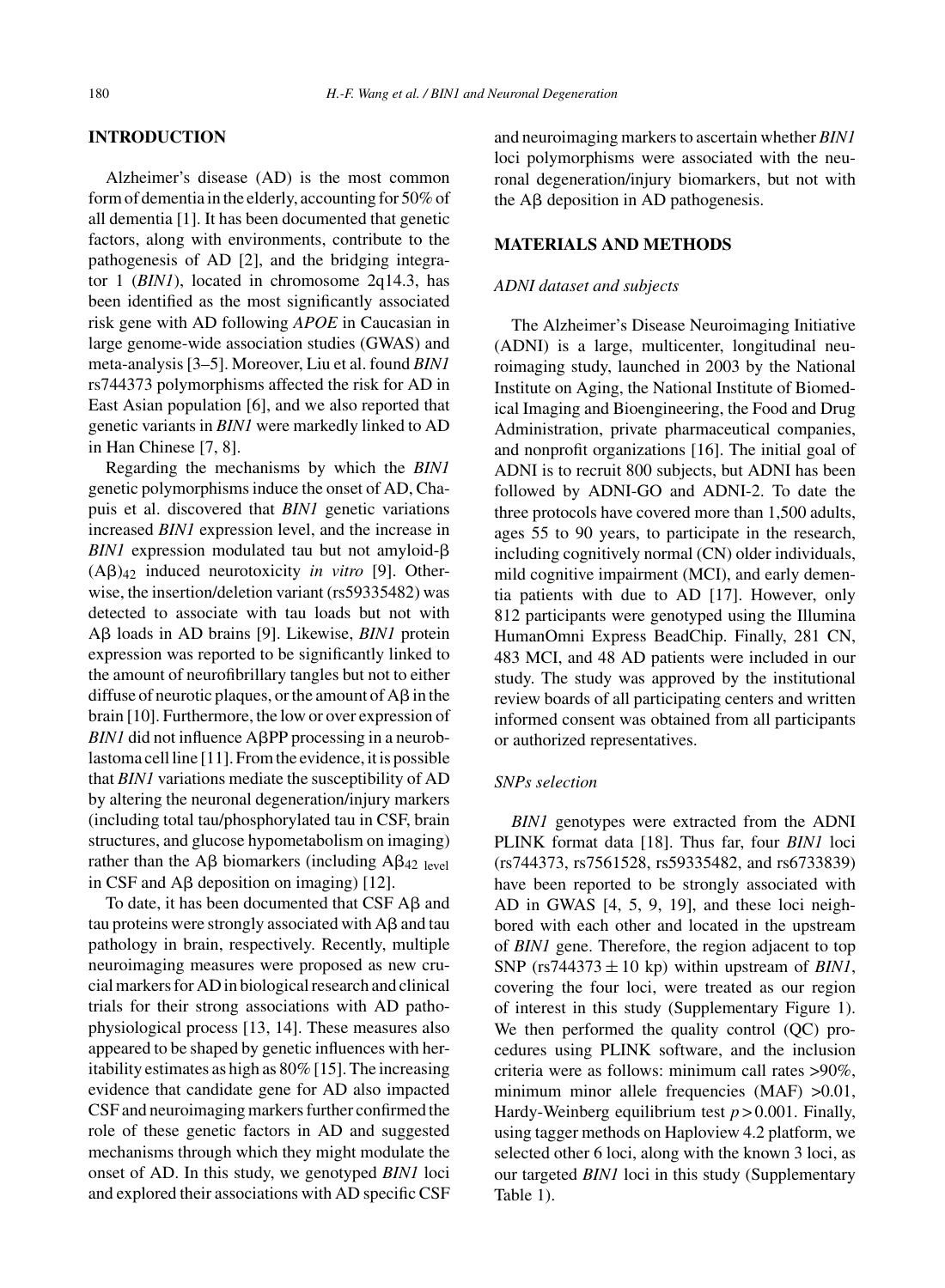# *CSF proteins*

The cerebrospinal fluid (CSF) data used in this study were downloaded from ADNI dataset. The methods for CSF acquisition and measurement have been reported previously [20]. Briefly, CSF samples were collected into collection tubes, and then transferred into polypropylene transfer tubes followed by freezing on dry ice within 1 h after collection, and transported overnight to the ADNI Biomarker Core laboratory at the University of Pennsylvania Medical Center in dry ice. Preparation of aliquots (0.5 ml) from these samples was done after thawing (1 h) at room temperature and gentle mixing. The aliquots were stored in bar code–labeled polypropylene vials at  $-80^{\circ}$ C. CSF proteins, such as  $A\beta_{1-42}$ , T-tau, and P-tau181p, were calculated in every CSF baseline aliquots on the multiplex xMAPLuminex platform (Luminex Corp, Austin, TX) with Innogenetics (INNO-BIA AlzBio3; Ghent, Belgium; for research use only reagents) immunoassay kit-based reagents. Full details of this combination of immunoassay reagents and analytical platform are described elsewhere [20].

## *Brain structures on MRI*

The MRI volumes of brain structures used in our study were from the UCSF data in ADNI dataset [\(https://ida.loni.usc.edu/pages/access/studyData.jsp\)](https://ida.loni.usc.edu/pages/access/studyData.jsp). The cerebral image segmentation and analysis were performed with the FreeSurfer version 5.1 [\(http://surfer.nmr.mgh.harvard.edu/](http://surfer.nmr.mgh.harvard.edu/)) based on the 2010 Desikan-Killany atlas [21]. This process mainly included motion correction and averaging of multiple volumetric T1 weighted images (when more than one is available), removal of non-brain tissue using a hybrid watershed/surface deformation procedure, automated Talairach transformation, segmentation of the subcortical white matter and deep gray matter volumetric structures (including hippocampus, amygdala, caudate, putamen, ventricles) [22], intensity normalization, tessellation of the gray matter white matter boundary, automated topology correction, and surface deformation following intensity gradients to optimally place the gray/white and gray/cerebrospinal fluid borders at the location where the greatest shift in intensity defines the transition to the other tissue class. The technical details of these procedures are described in prior publications [23]. Here, we selected the most associated brain regions with AD, such as

hippocampus, parahippocampus, middle temporal and entorhinal cortex as our regions of interest (ROI) to analyze their associations with *BIN1* genotypes, and we also assessed CA1, the most associated substructure in hippocampus with the AD specific amnestic syndrome [24].

# *Glucose metabolism on FDG-PET*

The information regarding glucose metabolism was from the UC Berkeley and Lawrence Berkeley National Laboratory ([http://adni.loni.usc.edu/data](http://adni.loni.usc.edu/data-samples/access-data/)samples/access-data/) [25]. In this laboratory, five regions (left and right angular gyrus, bilateral posterior cingulate, left and right temporal gyrus) were treated as metaROIs to analysis. The brief procedures were as follows. Firstly, PET data was downloaded from LONI [\(http://loni.usc.edu/](http://loni.usc.edu/)). These images were then spatially normalized in SPM to the MNI PET template. The mean counts from the metaROIs for each subject's FDG scans at each time point were extracted and the intensity values were computed with SPM subroutines. Finally, the mean of the top 50% of voxels within a hand-drawn pons/cerebellar vermis region that was hand-drawn on a T1 template in MNI space was extracted; and each metaROI mean was normalized by dividing it by pons/vermis reference region mean. The detailed process and quality control have been described elsewhere [25, 26].

# *A*β *deposition on AV45-PET*

The  $\overline{AB}$  deposition imaging data with amyloid tracer, florbetapir (AV-45), were obtained from UC Berkeley – AV45 analysis dataset on website [\(http://adni.loni.usc.edu/data-samples/access-data/](http://adni.loni.usc.edu/data-samples/access-data/)). The institute used a native-space MRI scan for each subject that is segmented with Freesurfer (version 4.5.0) to define cortical grey matter ROI (frontal, anterior/posterior cingulate, lateral parietal, lateral temporal) that make up a summary cortical ROI [27, 28]. At the same time, they also defined whole cerebellum as reference region. They then applied each florbetapir scan to the corresponding MRI and calculate the mean florbetapir uptake within the cortical and reference region. Finally, florbetapir standard uptake value ratios (SUVRs) were created by averaging across the four cortical regions and dividing this cortical summary ROI by the whole cerebellum.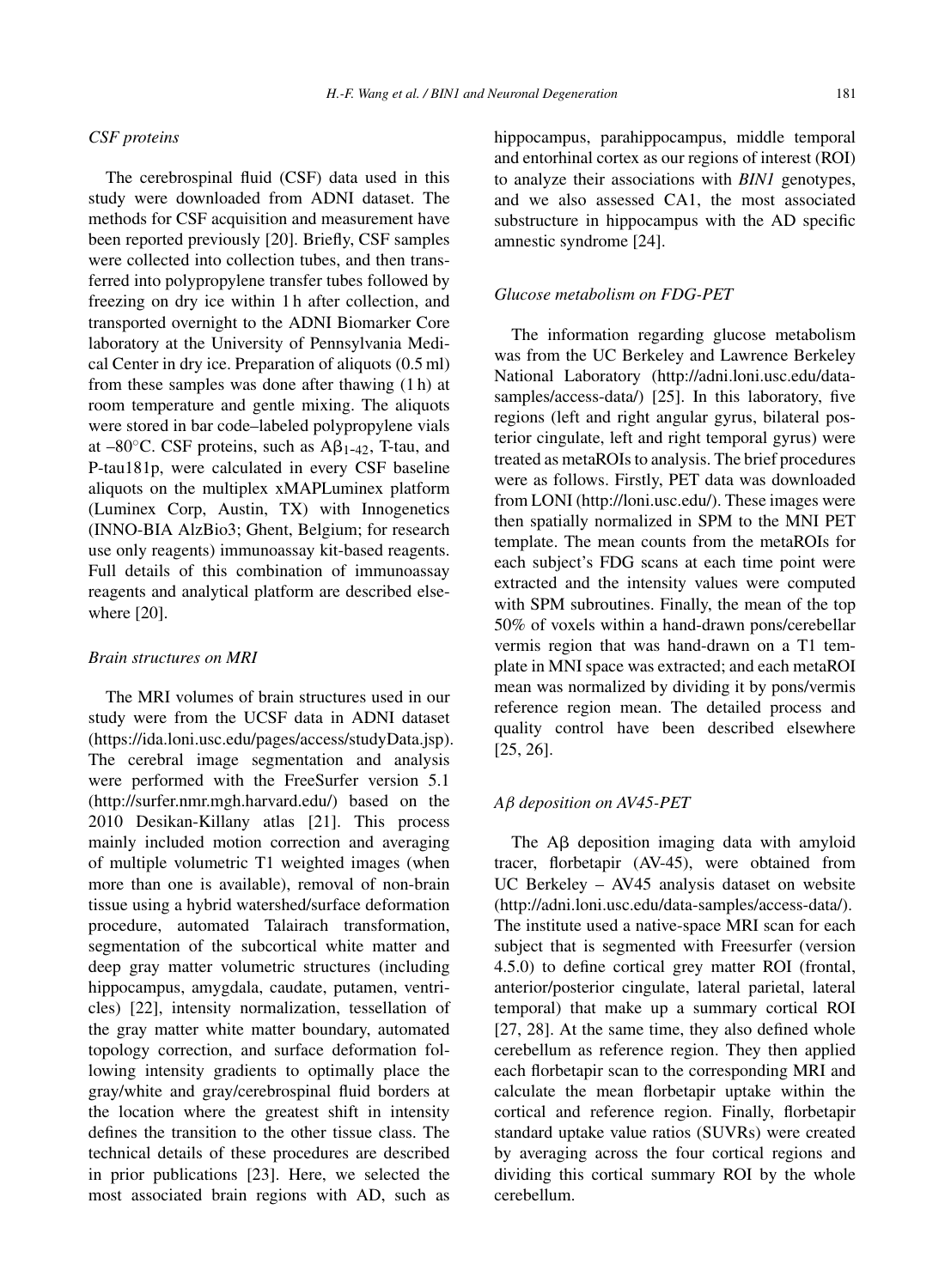# *Statistical analysis*

All statistical analyses were performed by R 3.12 (<http://www.r-project.org/>) and PLINK 1.07 [\(http://pngu.mgh.harvard.edu/wpurcell/plink/](http://pngu.mgh.harvard.edu/wpurcell/plink/)). Differences in continuous variables (age, education years, cognitive scores, volume, etc.) were examined using one-way analysis of variance (ANOVA), and categorical data (gender, *APOE*  $\varepsilon$ 4 status) were tested using chi-square test. We used a multiple linear regression model which considered age, gender, education years, and  $APOE$   $\varepsilon$ <sup>4</sup> status as covariates to estimate possible correlation between *BIN1* genotypes and these various endophenotypes at baseline in the entire cohort. Furthermore, we computed the effects of *BIN1* loci on the change percentage of these above phenotypes in the longitudinal study in a reduced sample due to the loss of data in the follow-up. Given that Bonferroni correction was inappropriate due to the non-independence of these tests [29], the false discovery rate (FDR) based on the method developed by Hochberg and Benjamini [30] was used to control for multiple test. Statistical significance was considered for FDR-corrected  $p_c < 0.05$ . We further detected the correlation between these*BIN1* loci and these suggestive phenotypes in the haplotype-based association analysis, and in subgroup analysis to identify that at which stage *BIN1* loci impacted these pathological markers in the AD pathogenesis. Finally, we investigated the association of the significant loci in our study with the risk for AD in a meta-analysis of GWAS from 74,046 individuals of European descent [4].

# **RESULTS**

#### *Characteristics of included subjects*

The information about these included subjects is listed in Table 1. In total, 281 CN (145 women,  $74.51 \pm 5.56$  years), 483 MCI (201 women,  $72.28 \pm 7.45$  years), and 48 AD patients (18 women,  $75.51 \pm 9.23$  years) were recruited in this study. As expected, the frequency of the  $APOE \varepsilon 4$  allele in AD subgroup (44.8%) was significantly higher than that in MCI  $(27.1\%)$  and CN group  $(14.9\%).$ Compared to CN and MCI subjects, AD dementia patients displayed the worst cognitive function (*p* < 0.01) on these neuropsychological scales (CDR-SB, MMSE, ADAS-cog, RAVLT). Likewise, AD patients showed more severe atrophy in hippocampus, middle temporal and entorhinal cortex than MCI and CN individuals on structural neuroimaging (MRI). In addition, AD patients had the lowest cerebral glucose metabolism rate for glucose (CMRgl) followed by MCI and CN individuals using FDG-PET methods, and the highest  $A\beta$  tracer retention on amyloid PET.

| The characteristics of the ADNI subjects at baseline |           |                  |     |                   |    |                  |        |
|------------------------------------------------------|-----------|------------------|-----|-------------------|----|------------------|--------|
| Characteristics                                      | <b>CN</b> |                  | MCI |                   | AD |                  | $p^*$  |
| Age (years)                                          | 281       | $74.51 \pm 5.56$ | 483 | $72.28 \pm 7.45$  | 48 | $75.51 \pm 9.23$ | < 0.01 |
| Gender (male/female)                                 | 281       | 136/145          | 483 | 282/201           | 48 | 30/18            | 0.02   |
| Education (years)                                    | 281       | $16.41 \pm 2.66$ | 483 | $15.98 \pm 2.82$  | 48 | $15.73 \pm 2.62$ | 0.08   |
| $APOE \epsilon 4$ (0/1/2)                            | 281       | 204/70/7         | 483 | 262/180/41        | 48 | 14/25/9          | < 0.01 |
| <b>CDR-SB</b>                                        | 207       | $0.03 \pm 0.13$  | 406 | $1.44 \pm 0.87$   | 47 | $4.44 \pm 1.69$  | < 0.01 |
| MMSE                                                 | 281       | $29.07 \pm 1.15$ | 483 | $27.89 \pm 1.69$  | 48 | $22.96 \pm 2.03$ | < 0.01 |
| ADAS-cog                                             | 281       | $9.06 \pm 4.23$  | 480 | $15.30 \pm 6.65$  | 48 | $29.80 \pm 8.44$ | < 0.01 |
| <b>RAVLT</b>                                         | 280       | $44.83 \pm 9.60$ | 483 | $36.16 \pm 10.86$ | 47 | $22.32 \pm 7.84$ | < 0.01 |
| <b>FAO</b>                                           | 281       | $0.17 \pm 0.66$  | 481 | $2.85 \pm 3.99$   | 48 | $12.6 \pm 7.14$  | < 0.01 |
| Hippocampus $(mm3)$                                  | 257       | $7344 \pm 895$   | 422 | $6996 \pm 1126$   | 39 | $5757 \pm 948$   | < 0.01 |
| Middle Temporal $(mm3)$                              | 257       | $20298 \pm 2600$ | 422 | $20186 \pm 2735$  | 39 | $17776 \pm 3230$ | < 0.01 |
| Entorhinal $\text{(mm}^3)$                           | 257       | $3803 \pm 650$   | 422 | $3610 \pm 723$    | 39 | $2919 \pm 705$   | < 0.01 |
| CMRgl                                                | 207       | $6.55 \pm 0.55$  | 406 | $6.32 \pm 0.64$   | 47 | $5.30 \pm 0.72$  | < 0.01 |
| <b>SUVR</b>                                          | 152       | $1.12 \pm 0.19$  | 323 | $1.20 \pm 0.22$   | 46 | $1.39 \pm 0.22$  | < 0.01 |

Table 1 The characteristics of the ADNI subjects at baseline

CN, cognitively normal; MCI, mild cognition impairment; AD, Alzheimer's disease; CDR-SB, Clinical Dementia Rating sum of boxes; ADAS-cog, Alzheimer's disease Assessment Scale Cognition; MMSE, Mini-Mental State Exam; RAVLT, Rey Auditory Verbal Learning Test; FAQ, Functional Activities Questionnaire; CMRgl, Cerebral Metabolism Rate for glucose measured with fluorodeoxyglucose-positron emission tomography (FDG-PET). SUVR, florbetapir standard uptake value ratios on amyloid imaging. ∗*p* values for continuous variables are from one-way analysis of variance (ANOVA). *p* values for categorical data are from chi-square test. Data are given as mean  $\pm$  standard deviation unless otherwise indicated.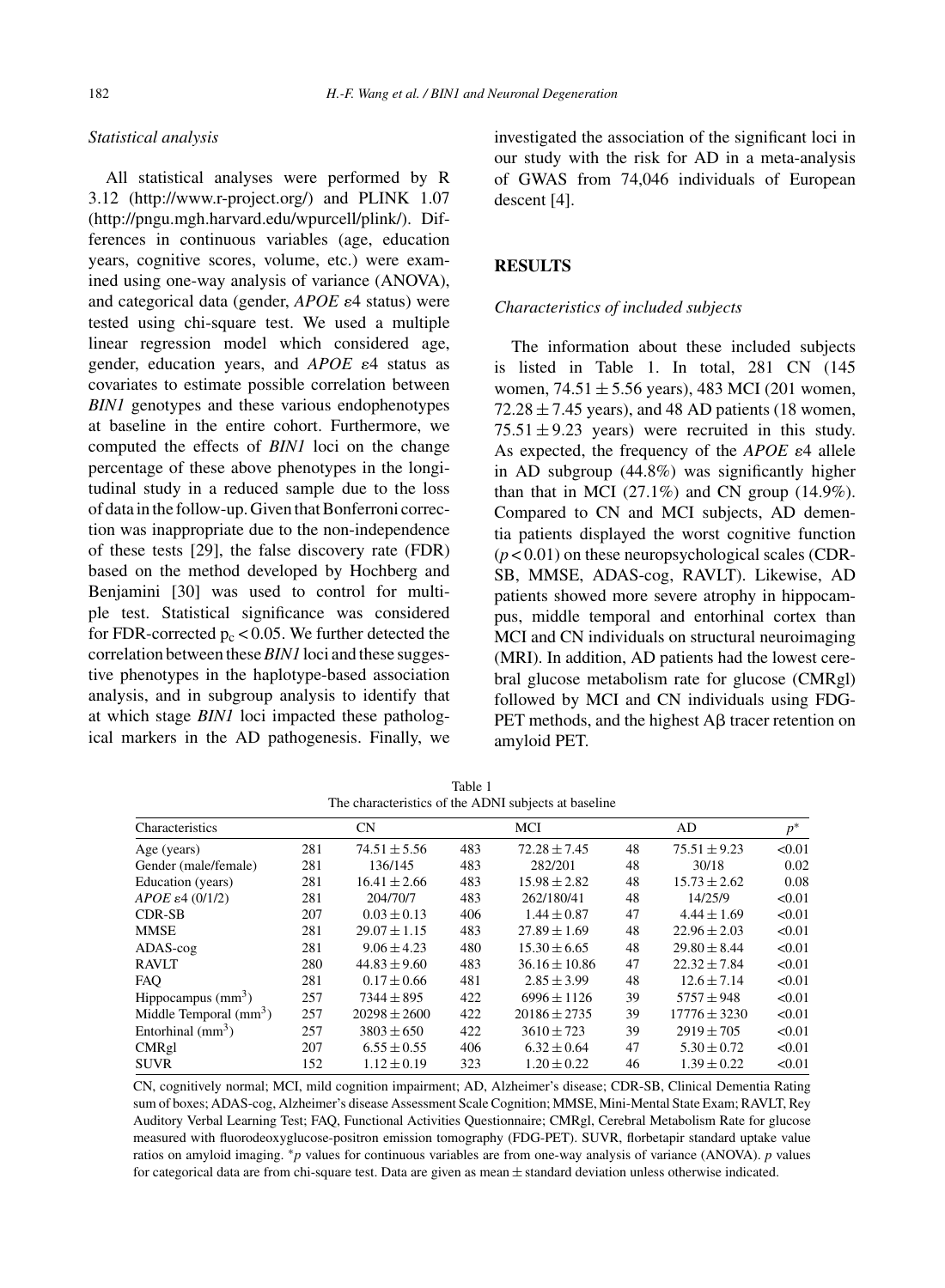# *CSF markers and BIN1 genotypes*

We firstly compared the levels of  $A\beta$ , T-tau, and P-tau of different *BIN1* genotypes in one-way ANOVA, and observed that  $A\beta$  did not show any evident difference between these genotypes, while tau showed significant difference among the three genotypes at rs13031703 (T-tau: *p* = 0.003; P-tau: *p* = 0.001) and rs744373 (T-tau, *p* = 0.029; P-tau: *p* = 0.008) in ANOVA test and in *post hoc* analysis (Supplementary Table 2A). Likewise, we did not discover any marked relation of  $A\beta$  levels to *BIN1* genotypes, whereas we discovered significant relations between tau (T-tau and P-tau) and *BIN1* loci (Fig. 1A; Supplementary Table 2B) in multiple linear models. Both T-tau and P-tau showed remarkable association with  $rs13031703$  (T-tau  $p=0.005$ , P-tau *p* = 0.002) and rs744373 (T-tau *p* = 0.01, Ptau  $p = 0.01$ ), and these association achieved the significant level (rs13031703: T-tau  $p_c = 0.042$ , P-tau  $p_c = 0.019$ ; rs744373: T-tau  $p_c = 0.047$ , P-tau  $p_c = 0.042$ ) in the FDR test (Fig. 1B–E).

Moreover, we performed linkage disequilibrium (LD) analysis and discovered that rs13031703, rs7561528, and rs72838284 were in LD (Supplementary Figure 2). In the haplotype-based analysis, the haplotype (TGT) was observed to significantly relate to the levels of T-tau ( $p = 0.004$ ) and P-tau ( $p = 0.003$ ). In addition, we conducted subgroup analysis to ascertain whether *BIN1* loci modified the levels of CSF markers in AD, MCI, or CN subgroup, and observed rs72838284 ( $p_c = 0.025$ ), rs744373 ( $p_c = 0.025$ ), and rs7561528 ( $p_c = 0.025$ ) greatly altered the levels of T-tau, and rs13031703 extremely altered the level of P-tau ( $p = 5.72 \times 10^{-5}$ ,  $p_c = 0.001$ ); however, none of these loci significantly altered the level of  $A\beta$ in the early AD subgroup. *BIN1* genetic polymorphisms did not alter the levels of  $A\beta$  and tau in MCI and CN subgroup (Supplementary Table 2C). Finally, among the four SNPs (rs13031703, rs72838284,



Fig. 1. The correlations between BIN1 loci and CSF markers. A) The statistical relations (FDR-corrected *p* values) between CSF proteins (rows) and BIN1 loci (columns); (B) Rs13031703 was associated with the level of T-tau at baseline; (C) Rs13031703 was associated with the level of P-tau at baseline; (D) Rs744373 was associated with the level of T-tau at baseline; (E) Rs744373 was associated with the level of P-tau at baseline.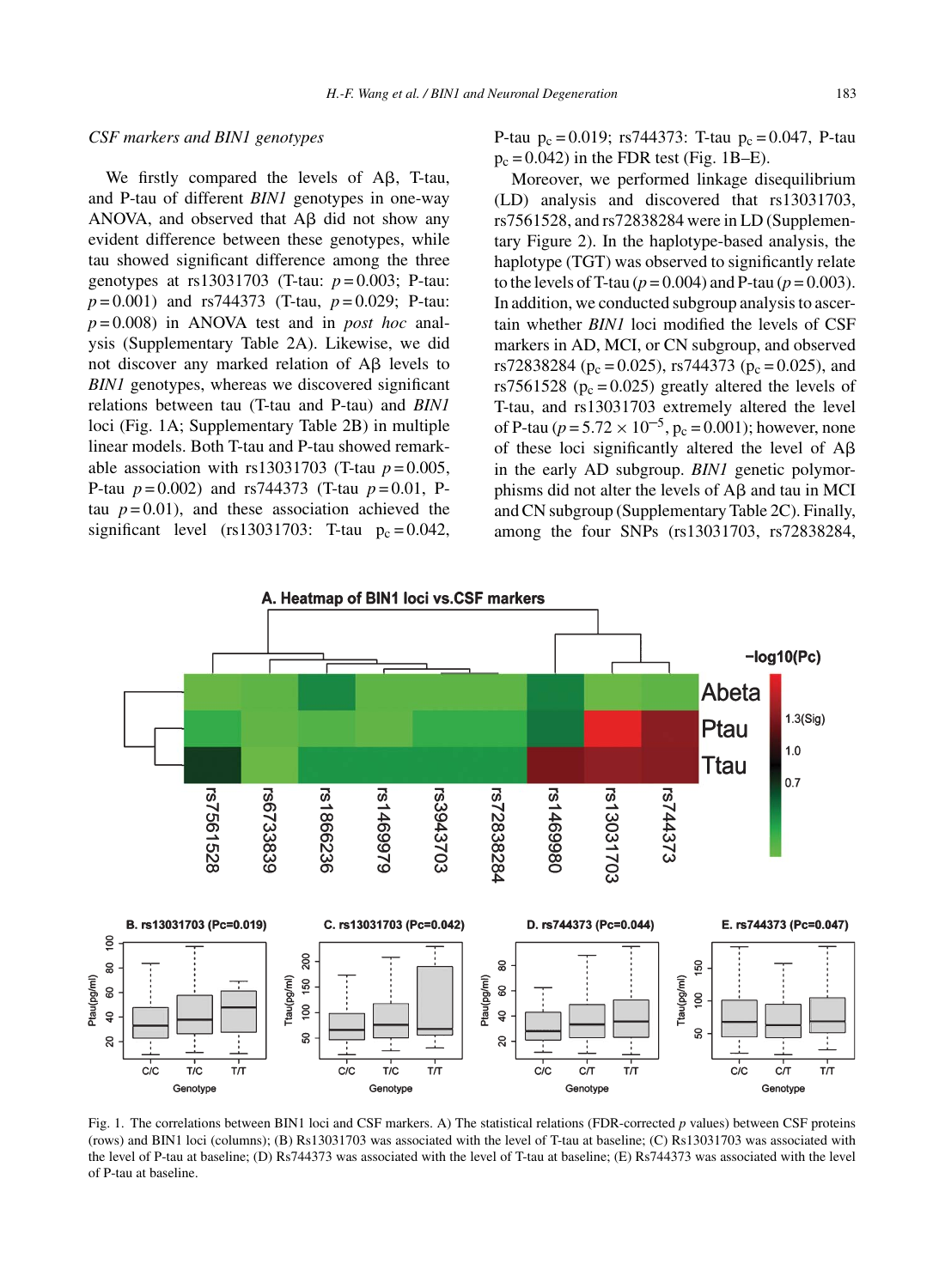rs744373, and rs7561528) related to the CSF proteins two loci (rs744373 and rs7561528) has been validated to be linked to AD in the previous GWAS, and rs13031703 ( $p = 2.76 \times 10^{-6}$ ) and rs72838284  $(p=3.169 \times 10^{-13})$  were also verified to associate with AD susceptibility in meta-analysis of 74,046 participants.

#### *Brain structures and BIN1 genotypes*

Secondly, we analyzed the association of these *BIN1* loci with AD related brain structures (hippocampus, parahippocampus, middle temporal, and entorhinal cortex) in a linear model which treated age, gender, education years, *APOE*  $\varepsilon$ 4 status, and intracranial volume as covariates at baseline. Single nucleotide polymorphisms (SNPs) at rs72838284 were significantly associated with the volume of left ( $p = 0.03$ ) and right parahippocampus ( $p = 0.002$ )

respectively in cross-section analysis, but only the association with right parahippocampus ( $p_c = 0.017$ ) still survived the FDR correction (Fig. 2A, B; Supplementary Table 3A); Besides, rs1409980 was related to the thickness of right entorhinal cortex at a marginal significance  $(p=0.009, p_c=0.081)$ at baseline. The variations at rs7561528 were markedly related to the right hippocampal atrophy rate ( $p = 0.001$ ,  $p_c = 0.011$ ) (Fig. 2C), and rs1469980 were remarkably correlated with the atrophy rate of right hippocampus substructure-CA1 ( $p = 0.003$ ,  $p_c = 0.029$ ) in the follow-up study in a decreased sample size (Fig. 2D, Supplementary Table 3A).

Furthermore, the haplotype (CAC) was significantly associated with the volume of right parahippocampus  $(p=0.002)$  in haplotype-based analysis. Subgroup analysis discovered that rs7561528 and rs1469980 significantly linked to the atrophy rate of right hippocampus ( $p = 0.009$ ,  $p_c = 0.044$ ) and



Fig. 2. The correlations between BIN1 loci and AD specific brain structure on MRI. (A) The statistical relations (FDR-corrected *p* values) between brain structures (rows) and BIN1 loci (columns); (B) Rs72838284 was associated with the volume of right parahippocampus at baseline; (C) Rs7561528 was associated with the atrophy rate of right hippocampus in the follow-up study; (D) Rs1469980 was associated with the atrophy rate of right CA1 in the follow-up study.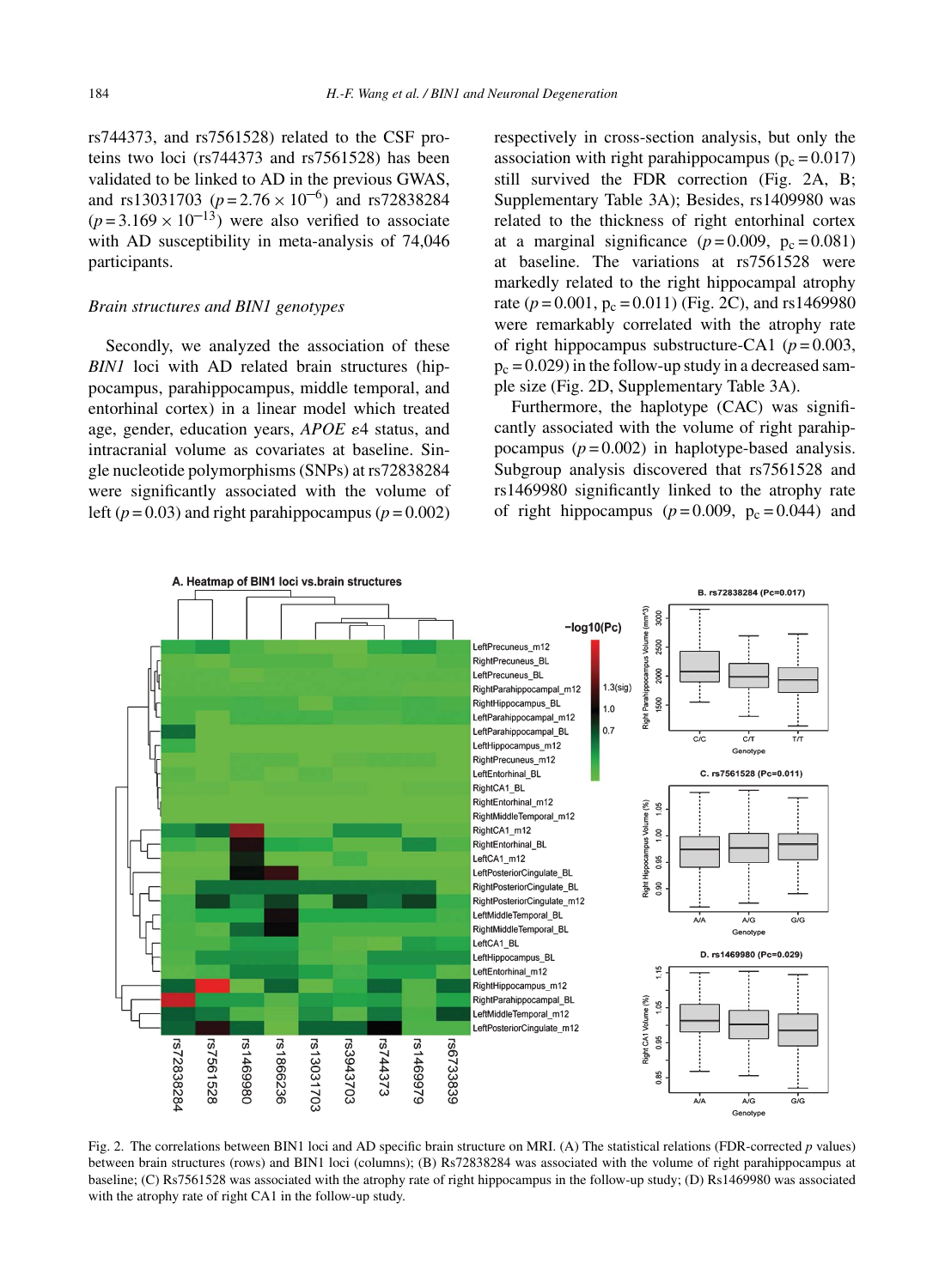right CA1 ( $p = 0.002$ ,  $p_c = 0.015$ ) respectively in MCI subgroup in the follow-up study (Supplementary Table 3B). In this section, rs1469980, apart from rs7561528 and rs72838284, was the susceptibility locus for AD related brain structures, which was not associated with AD susceptibility  $(p > 0.05)$  in the large meta-analysis from 74,046 individuals.

#### *Brain glucose metabolism and BIN1 genotypes*

We then analyzed the influences of*BIN1* genotypes on cerebral metabolism rate of glucose (CMRgl) in amygdala, posterior cingulate and temporal cortex on FDG-PET imaging, and observed that the three genotypes at rs1469980 (GG, AG, and AA) had different metabolism rate in right angular  $(p=3.31 \times 10^{-4})$ at baseline, and the significant difference remained after FDR correction ( $p_c = 0.003$ ) (Fig. 3A, B; Supplementary Table 4A). Likewise, subjects bearing the

three genotypes at rs1469980 had different CMRgl in the bilateral temporal cortex (left:  $p = 0.024$ ; right:  $p = 0.001$ ) in cross-section analysis on FDG-PET, and the significant difference in the right temporal cortex  $(p_c = 0.01)$  remained after FDR correction (Fig. 3C; Supplementary Table 4A). In addition, rs3943703 was strongly related to the change of CMRgl in bilateral temporal cortex (left:  $p = 0.03$ ; right:  $p = 0.004$ ) in the follow-up study, but only the significant relationship to right temporal CMRgl ( $p_c = 0.038$ ) still appeared in FDR test (Fig. 3D).

In addition, subgroup analysis detected that rs1469980 was significantly correlated with glucose metabolism of right angular ( $p = 0.001$ ,  $p_c = 0.008$ ) and temporal cortex  $(p=0.008, p_c=0.074)$  in MCI subgroup (Supplementary Table 4B). However, both of these positive loci were not revealed to link to AD risk in this large meta-analysis of 74,046 Caucasians.



Fig. 3. The correlations between BIN1 loci and CMRgl on FDG-PET. (A) The statistical relations (FDR-corrected *p* values) between cerebral metabolisms for glucose (rows) and BIN1 loci (columns); (B) Rs1469980 was associated with the CMRgl of right angular at baseline; (C) Rs1469980 was associated with the CMRgl of right temporal cortex at baseline; (D) Rs3943703 was associated with the change percentage of CMRgl of left temporal cortex in the follow-up study.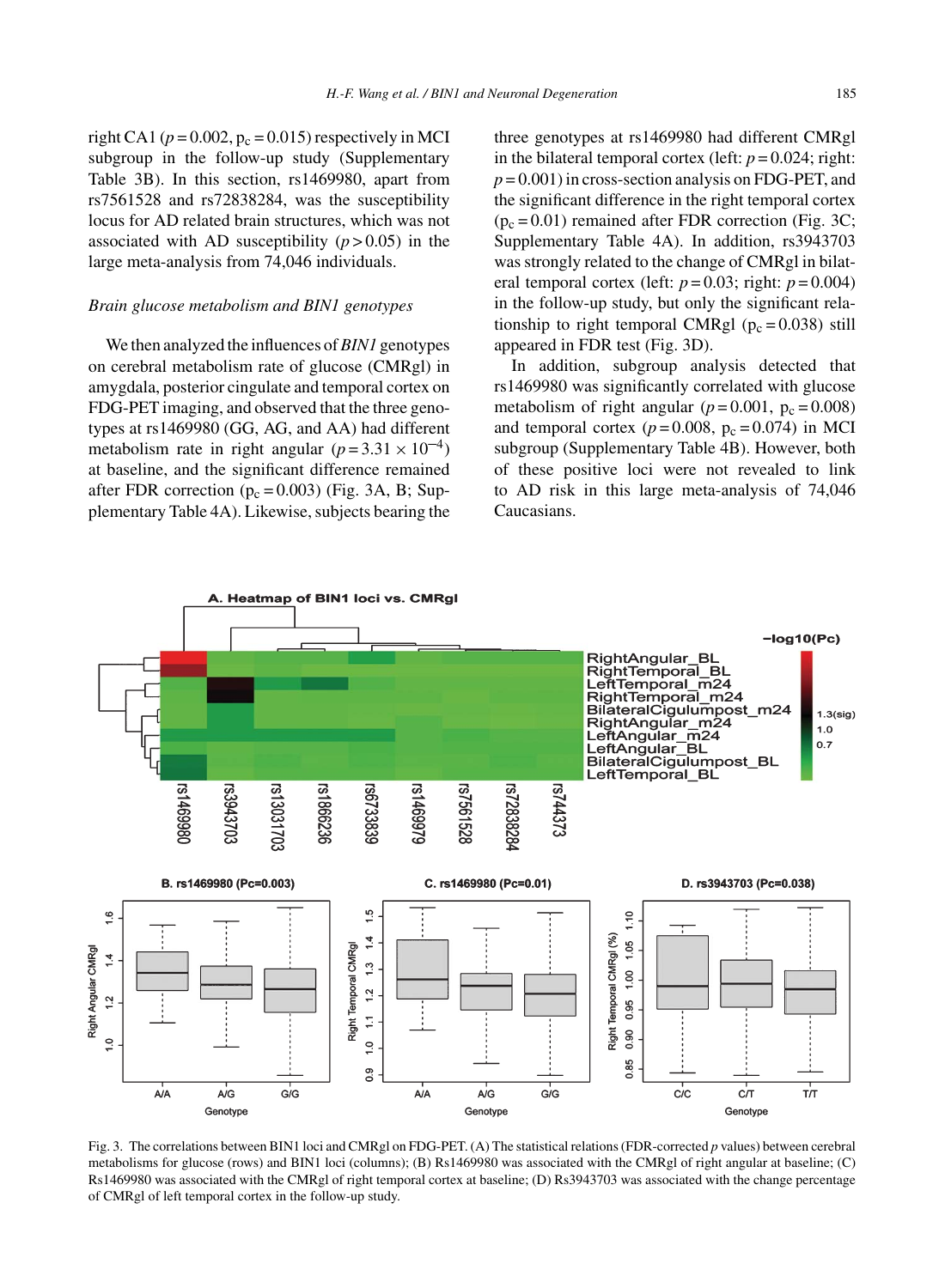# *Brain A*β *retention and BIN1 genotypes*

Finally, we analyzed the associations of *BIN1* loci with  $\text{A}\beta$  retention in frontal, parietal, and temporal cortex and cingulate, as well as summary SUVR using the AV45-PET methods. None of these loci showed significant associations with  $\overrightarrow{AB}$  retention in the above areas at baseline (Supplementary Table 5A). In the follow-up study, we observed remarkable relationships between  $rs1469980$  and A $\beta$  retention in frontal cortex  $(p=0.029)$ , cingulate  $(p=0.015)$ , parietal cortex  $(p=0.037)$ , and the summary SUVR  $(p=0.020)$  on amyloid PET imaging; however, all these significant relations did not reach the significant level in the FDR test. Furthermore, subgroup analysis did not detect any significant relations between  $BINI$  loci and  $A\beta$  retention in  $AD$  subgroup, nor in MCI or CN subgroup (Supplementary Table 5B, C).

# **DISCUSSION**

Our study demonstrated that *BIN1* genotypes were significantly associated with the levels of tau protein, but not with  $\overrightarrow{AB}$  in CSF test. The imaging-genetics analysis suggested that *BIN1*genetic variations were implicated in the volume loss of hippocampus, hippocampus subfield (CA1), and parahippocampus on MRI, and *BIN1* loci polymorphisms were linked to the CMRgl in angular and temporal cortex on FDG-PET. Furthermore, haplotype-based analysis and subgroup results confirmed these significant results. However, none of *BIN1* loci was identified to impact the  $\text{A}\beta$  deposition on amyloid PET imaging although there is a positive trend. Moreover, two new loci related to these biomarkers, which were not reported in previous literature, were identified to be associated with the risk of AD in the large metaanalysis including 74 046 individuals. These findings further confirmed that *BIN1* participated in the neuronal degeneration or injury, not in the  $\text{A}\beta$  deposition in the AD pathogenesis, leading to modulate the susceptibility of AD.

These findings were partly consistent with the results of Kauwe et al. that *BIN1* loci were not associated with the level of  $\overrightarrow{AB}$  and tau in CSF [31]; however, this study demonstrated that *BIN1* loci (rs13031703 and rs744373) was significantly associated with the level of tau, but not with the  $\text{A}\beta$  level. Apart from rs744373, different loci were assessed in these two studies, which may be the source of the different results. Moreover, this study detected *BIN1*

genotypes were associated with the atrophy of hippocampus and hippocampus substructure (CA1) on MRI, which consisted with the findings of Zhang et al. [32]. We also observed that *BIN1* genetic variations were linked to the atrophy of the entorhinal thickness at a marginal level, and it further confirmed the relationship between *BIN1* and the entorhinal thickness that was reported by Biffi and colleagues [29].

Thus far, it has been identified that both  $A\beta$ and tau pathology could lead to neural degeneration (brain atrophy and glucose metabolism) [33–37]. Furthermore, the biomarker of CSF  $\text{A}\beta$  level and  $A\beta$  deposition on AV45-PET imaging are the strong evidence of AD diagnosis in clinical practice, and the  $\text{A}\beta$  deposition is more specific than abnormal tau in AD related cognitive impairment diagnosis [38]. This study identified that *BIN1* may modify the tau and neural degeneration markers, but not  $A\beta$ pathology to mediate the risk for AD, which was consistent with the findings about the involvement of *BIN1* in the pathogenesis of AD in previous reports. Chapuis et al. found that altered Amph expression, the *BIN1* ortholog, could modulate tau induced neurotoxicity, but cannot alter the  $\text{A}\beta$  induced neurotoxicity in *Drosophila*, in addition, the in/del variant (rs59335482) upstream the *BIN1* gene was associated with tau loads but not with  $A\beta_{42}$  loads in the brains of AD patients [9]. Moreover, Holler and his colleagues reported that *BIN1* expression was remarkably correlated to the quantity of neurofibrillary tangles, but not to the quantity of  $A\beta$  amyloid in five different brain regions (hippocampus, inferior parietal, inferior temporal, and frontal cortex) in a sample containing 72 participants [10]. Furthermore, knockdown of *BIN1* gene or increased expression of *BIN1* did not influence the A<sub>B</sub>PP processing, although *BIN1* was established to be involved in the endocytosis, which is important for the processing of  $A\beta PP$  to amyloid peptides [11]. Here, CSF tau proteins, but not  $\mathsf{A}\beta$  showed significant difference among these the subtypes of *BIN1* genotypes. All the above evidence, along with our findings, support that *BIN1* polymorphisms alter tau expression (neuronal degeneration/injury markers), but not  $\text{A}\beta$  accumulation, to mediate the risk of AD.

Genetically, several loci located in the upstream *BIN1* gene (rs744373, rs7561728, rs59335482, and rs6733839) have been identified to associate with the risk of AD in multi-center, large scale GWAS, replication and meta-analysis [4, 5, 39–42]. Although in/del variation (rs59335482) was not found in our study, the top GWAS SNP rs744373 could represent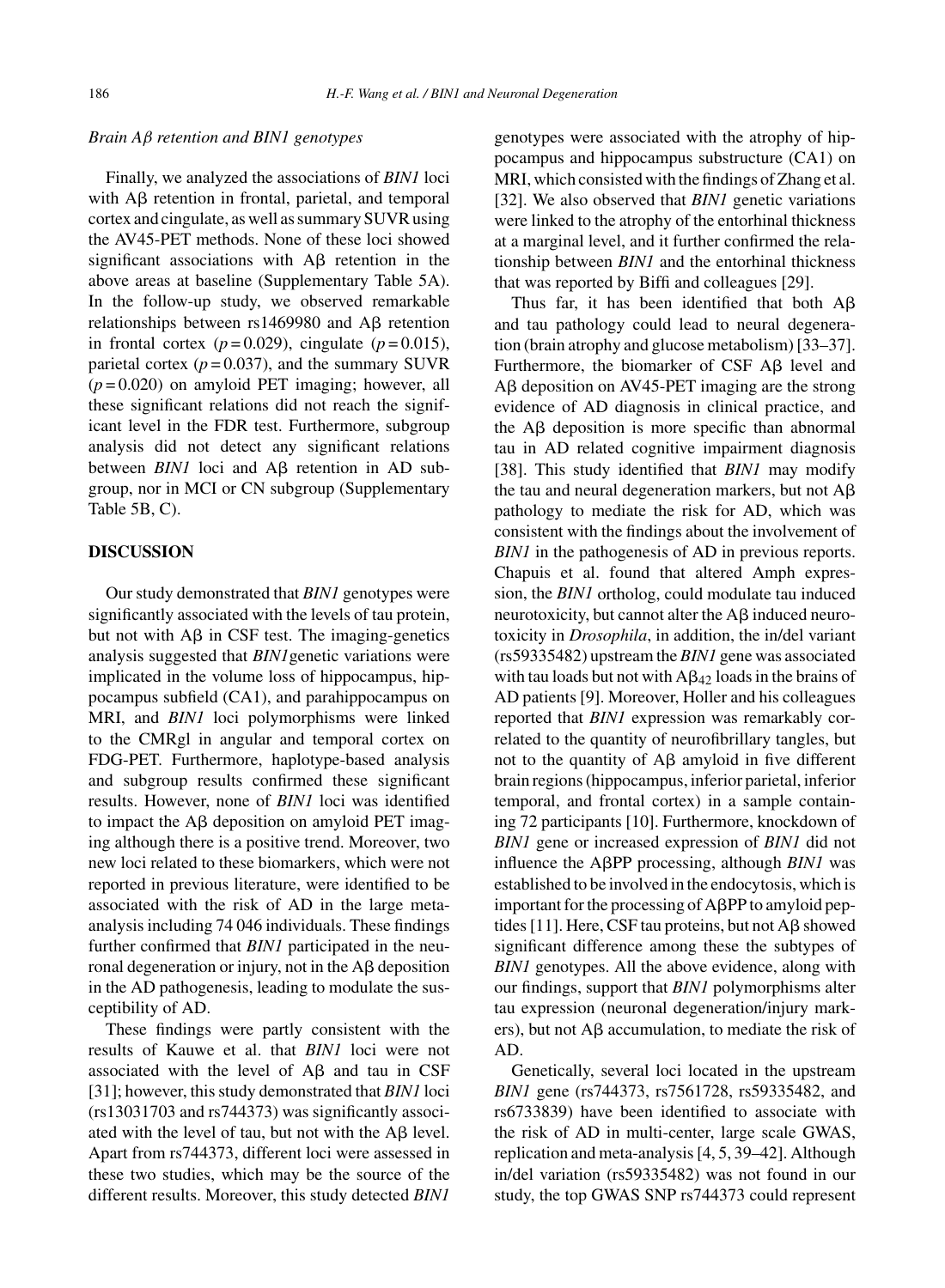rs59335482 for the two loci are in almost complete LD (D' = 0.98,  $r^2$  = 0.94) [9]. Here, we observed the remarkable relations between rs744373 and tau, and rs7561528 and atrophy of hippocampus. Moreover, rs72838284, which showed significant association with the atrophy of parahippocampus, was also correlated with the risk for AD ( $p = 3.169 \times 10^{-13}$ ) in the dataset of 74,046 individuals, and rs13031703, which significantly altered the levels of tau, was also validated to relate to the risk for AD in this large database.

Imaging genetics is an emergent transdisciplinary research field, in which genetic risk is assessed with imaging measures as quantitative traits (QTs) or continuous phenotypes; and CSF proteins also were treated as QTs in the study. QT association studies have increased statistical power and decreased sample size requirements, thus our study has advantages over traditional case-control designs [43, 44]. However, the CSF and neuroimaging data were available only in a subset of participants in some QT analyses, e.g., 85% of participants with MRI information, 55% with FDG-PET, and 70% with AV45-PET. Therefore, the meaningful findings at baseline were not verified in the follow-up study due to the decline in the sample size. On the other hand, brain volume and glucose metabolism rate start to decline before the onset of AD on the basis of the dynamic model of AD biomarkers, and the decline is more severe over time. Thus, the differences of brain structures and CMRgl markers may be more evident in follow-up stage, and it was more likely to be detected in the followup study. Besides, the ADNI data was restricted to Caucasians to avoid genetics stratification across ethnicities. The 9 loci in *BIN1*, however, have different frequencies in different races; therefore, our results cannot represent the other ethnicities, warranting the replications in other races.

# **CONCLUSION**

In conclusion, our study confirmed that*BIN1* genotypes were significantly associated with the level of tau protein, but not with  $\text{A}\beta$  protein in CSF test; and *BIN1* loci were related to the atrophy of AD related brain structures on MRI, and to the CMRgl on FDG-PET, but not to the  $\mathsf{A}\beta$  loads on amyloid imaging. These findings further supported the hypothesis that *BIN1* genetic variations modulate the alteration of the neuronal degeneration/injury biomarkers rather than the  $\text{A}\beta$  markers to influence the risk of AD.

### **ACKNOWLEDGMENTS**

Data collection and sharing was funded by ADNI (National Institutes of Health U01 AG024904). ADNI is funded by the National Institute on Aging; the National Institute of Biomedical Imaging and Bioengineering; the Alzheimer's Association; the Alzheimer's Drug Discovery Foundation; BioClinica, Inc; Biogen Idec Inc; Bristol-Myers Squibb Co, F. Hoffmann-LaRoche Ltd and Genetech, Inc; GE Healthcare; Innogenetics, NV; IXICO Ltd; Janssen Alzheimer Immunotherapy Research & Development LLC; Medpace, Inc; Merck & Co, Inc; Meso Scale Diagnostics, LLC; NeuroRx Research; Novartis Pharmaceuticals, Co, Pfizer, Inc; Piramal Imaging; Servier; SynarcInc; and Takeda Pharmaceutical Co. The Canadian Institutes of Health Research is providing funds to support ADNI clinical sites in Canada. Private-sector contributions are facilitated by the Foundation for the National Institutes of Health [\(http://www.fnih.org](http://www.fnih.org)). The grantee organization was the Northern California Institute for Research and Education, and the study was coordinated by the AD Cooperative Study at the University of California, San Diego. ADNI data are disseminated by the Laboratory for Neuro Imaging at the University of California, Los Angeles.

This work was also supported by grants from the National Natural Science Foundation of China (81471309, 81171209, 81371406, 81501103, 81571245), the Shandong Provincial Outstanding Medical Academic Professional Program, Qingdao Key Health Discipline Development Fund, Qingdao Outstanding Health Professional Development Fund, and Shandong Provincial Collaborative Innovation Center for Neurodegenerative Disorders.

Authors' disclosures available online [\(http://j-alz.](http://j-alz.com/manuscript-disclosures/15-0972r2) [com/manuscript-disclosures/15-0972r2\)](http://j-alz.com/manuscript-disclosures/15-0972r2).

# **SUPPLEMENTARY MATERIAL**

The supplementary material is available in the electronic version of this article: [http://dx.doi.org/](http://dx.doi.org/10.3233/JAD-150972) [10.3233/JAD-150972.](http://dx.doi.org/10.3233/JAD-150972)

## **REFERENCES**

- [1] Holtzman DM, Morris JC, Goate AM (2011) Alzheimer's disease: The challenge of the second century. *Sci Transl Med* **3**, 77sr71.
- [2] Gatz M, Reynolds CA, Fratiglioni L, Johansson B, Mortimer JA, Berg S, Fiske A, Pedersen NL (2006) Role of genes and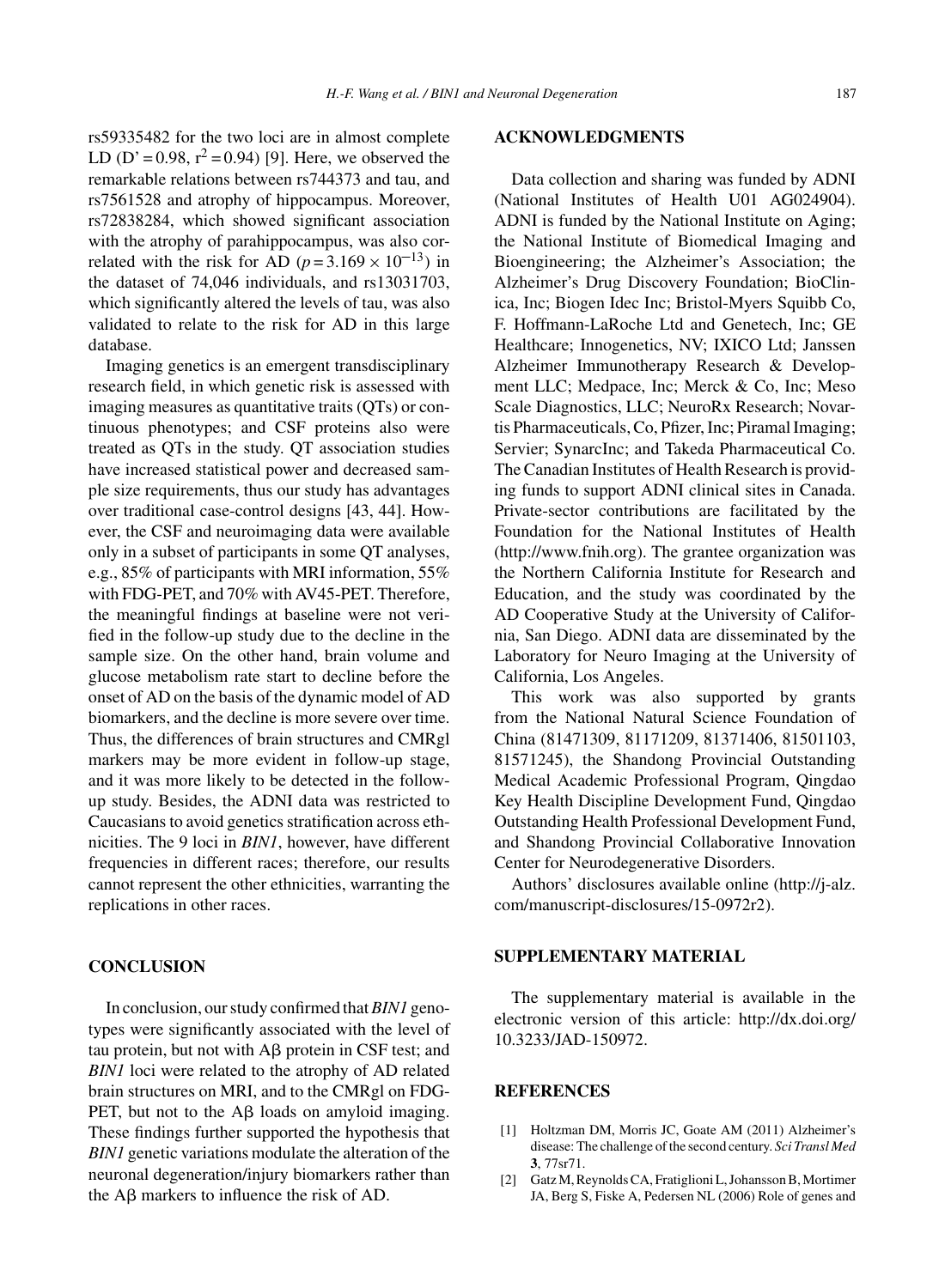environments for explaining Alzheimer disease. *Arch Gen Psychiatry* **63**, 168-174.

- [3] Bertram L, McQueen MB, Mullin K, Blacker D, Tanzi RE (2007) Systematic meta-analyses of Alzheimer disease genetic association studies: The AlzGene database. *Nat Genet* **39**, 17-23.
- [4] Lambert JC, Ibrahim-Verbaas CA, Harold D, Naj AC, Sims R, Bellenguez C, DeStafano AL, Bis JC, Beecham GW, Grenier-Boley B, Russo G, Thorton-Wells TA, Jones N, Smith AV, Chouraki V, Thomas C, Ikram MA, Zelenika D, Vardarajan BN, Kamatani Y, Lin CF, Gerrish A, Schmidt H, Kunkle B, Dunstan ML, Ruiz A, Bihoreau MT, Choi SH, Reitz C, Pasquier F, Cruchaga C, Craig D, Amin N, Berr C, Lopez OL, De JPL, Deramecourt V, Johnston JA, Evans D, Lovestone S, Letenneur L, Moron FJ, Rubinsztein DC, Eiriksdottir G, Sleegers K, Goate AM, Fievet N, Huentelman MW, Gill M, Brown K, Kamboh MI, Keller L, Barberger-Gateau P, McGuiness B, Larson EB, Green R, Myers AJ, Dufouil C, Todd S, Wallon D, Love S, Rogaeva E, Gallacher J, St G-HP, Clarimon J, Lleo A, Bayer A, Tsuang DW, Yu L, Tsolaki M, Bossu P, Spalletta G, Proitsi P, Collinge J, Sorbi S, Sanchez-Garcia F, Fox NC, Hardy J, Deniz NMC, Bosco P, Clarke R, Brayne C, Galimberti D, Mancuso M, Matthews F, Moebus S, Mecocci P, Del ZM, Maier W, Hampel H, Pilotto A, Bullido M, Panza F, Caffarra P, Nacmias B, Gilbert JR, Mayhaus M, Lannefelt L, Hakonarson H, Pichler S, Carrasquillo MM, Ingelsson M, Beekly D, Alvarez V, Zou F, Valladares O, Younkin SG, Coto E, Hamilton-Nelson KL, Gu W, Razquin C, Pastor P, Mateo I, Owen MJ, Faber KM, Jonsson PV, Combarros O, O'Donovan MC, Cantwell LB, Soininen H, Blacker D, Mead S, Mosley TH Jr, Bennett DA, Harris TB, Fratiglioni L, Holmes C, de BRF, Passmore P, Montine TJ, Bettens K, Rotter JI, Brice A, Morgan K, Foroud TM, Kukull WA, Hannequin D, Powell JF, Nalls MA, Ritchie K, Lunetta KL, Kauwe JS, Boerwinkle E, Riemenschneider M, Boada M, Hiltuenen M, Martin ER, Schmidt R, Rujescu D, Wang LS, Dartigues JF, Mayeux R, Tzourio C, Hofman A, Nothen MM, Graff C, Psaty BM, Jones L, Haines JL, Holmans PA, Lathrop M, Pericak-Vance MA, Launer LJ, Farrer LA, van DCM, Van BC, Moskvina V, Seshadri S, Williams J, Schellenberg GD, Amouyel P (2013) Meta-analysis of 74,046 individuals identifies 11 new susceptibility loci for Alzheimer's disease. *Nat Genet* **45**, 1452-1458.
- [5] Naj AC, Jun G, Beecham GW, Wang LS, Vardarajan BN, Buros J, Gallins PJ, Buxbaum JD, Jarvik GP, Crane PK, Larson EB, Bird TD, Boeve BF, Graff-Radford NR, De JPL, Evans D, Schneider JA, Carrasquillo MM, Ertekin-Taner N, Younkin SG, Cruchaga C, Kauwe JS, Nowotny P, Kramer P, Hardy J, Huentelman MJ, Myers AJ, Barmada MM, Demirci FY, Baldwin CT, Green RC, Rogaeva E, St G-HP, Arnold SE, Barber R, Beach T, Bigio EH, Bowen JD, Boxer A, Burke JR, Cairns NJ, Carlson CS, Carney RM, Carroll SL, Chui HC, Clark DG, Corneveaux J, Cotman CW, Cummings JL, DeCarli C, DeKosky ST, Diaz-Arrastia R, Dick M, Dickson DW, Ellis WG, Faber KM, Fallon KB, Farlow MR, Ferris S, Frosch MP, Galasko DR, Ganguli M, Gearing M, Geschwind DH, Ghetti B, Gilbert JR, Gilman S, Giordani B, Glass JD, Growdon JH, Hamilton RL, Harrell LE, Head E, Honig LS, Hulette CM, Hyman BT, Jicha GA, Jin LW, Johnson N, Karlawish J, Karydas A, Kaye JA, Kim R, Koo EH, Kowall NW, Lah JJ, Levey AI, Lieberman AP, Lopez OL, Mack WJ, Marson DC, Martiniuk F, Mash DC, Masliah E, McCormick

WC, McCurry SM, McDavid AN, McKee AC, Mesulam M, Miller BL, Miller CA, Miller JW, Parisi JE, Perl DP, Peskind E, Petersen RC, Poon WW, Quinn JF, Rajbhandary RA, Raskind M, Reisberg B, Ringman JM, Roberson ED, Rosenberg RN, Sano M, Schneider LS, Seeley W, Shelanski ML, Slifer MA, Smith CD, Sonnen JA, Spina S, Stern RA, Tanzi RE, Trojanowski JQ, Troncoso JC, Van DVM, Vinters HV, Vonsattel JP, Weintraub S, Welsh-Bohmer KA, Williamson J, Woltjer RL, Cantwell LB, Dombroski BA, Beekly D, Lunetta KL, Martin ER, Kamboh MI, Saykin AJ, Reiman EM, Bennett DA, Morris JC, Montine TJ, Goate AM, Blacker D, Tsuang DW, Hakonarson H, Kukull WA, Foroud TM, Haines JL, Mayeux R, Pericak-Vance MA, Farrer LA, Schellenberg GD (2011) Common variants at MS4A4/MS4A6E, CD2AP, CD33 and EPHA1 are associated with late-onset Alzheimer's disease. *Nat Genet* **43**, 436-441.

- [6] Liu G, Zhang S, Cai Z, Li Y, Cui L, Ma G, Jiang Y, Zhang L, Feng R, Liao M, Chen Z, Zhao B, Li K (2013) BIN1 gene rs744373 polymorphism contributes to Alzheimer's disease in East Asian population. *Neurosci Lett* **544**, 47-51.
- [7] Tan MS, Yu JT, Jiang T, Zhu XC, Guan HS, Tan L (2014) Genetic variation in BIN1 gene and Alzheimer's disease risk in Han Chinese individuals. *Neurobiol Aging* **35**, 1781 e1781-1788.
- [8] Tan MS, Yu JT, Tan L (2013) Bridging integrator 1 (BIN1): Form, function, and Alzheimer's disease. *Trends Mol Med* **19**, 594-603.
- [9] Chapuis J, Hansmannel F, Gistelinck M, Mounier A, Van Cauwenberghe C, Kolen KV, Geller F, Sottejeau Y, Harold D, Dourlen P, Grenier-Boley B, Kamatani Y, Delepine B, Demiautte F, Zelenika D, Zommer N, Hamdane M, Bellenguez C, Dartigues JF, Hauw JJ, Letronne F, Ayral AM, Sleegers K, Schellens A, Broeck LV, Engelborghs S, De Deyn PP, Vandenberghe R, O'Donovan M, Owen M, Epelbaum J, Mercken M, Karran E, Bantscheff M, Drewes G, Joberty G, Campion D, Octave JN, Berr C, Lathrop M, Callaerts P, Mann D, Williams J, Buee L, Dewachter I, Van Broeckhoven C, Amouyel P, Moechars D, Dermaut B, Lambert JC (2013) Increased expression of BIN1 mediates Alzheimer genetic risk by modulating tau pathology. *Mol Psychiatry* **18**, 1225-1234.
- [10] Holler CJ, Davis PR, Beckett TL, Platt TL, Webb RL, Head E, Murphy MP (2014) Bridging integrator 1 (BIN1) protein expression increases in the Alzheimer's disease brain and correlates with neurofibrillary tangle pathology. *J Alzheimers Dis* **42**, 1221-1227.
- [11] Glennon EB, Whitehouse IJ, Miners JS, Kehoe PG, Love S, Kellett KA, Hooper NM (2013) BIN1 is decreased in sporadic but not familial Alzheimer's disease or in aging. *PLoS One* **8**, e78806.
- [12] Bali J, Gheinani AH, Zurbriggen S, Rajendran L (2012) Role of genes linked to sporadic Alzheimer's disease risk in the production of beta-amyloid peptides. *Proc Natl Acad Sci U S A* **109**, 15307-15311.
- [13] Desikan RS, Cabral HJ, Fischl B, Guttmann CR, Blacker D, Hyman BT, Albert MS, Killiany RJ (2009) Temporoparietal MR imaging measures of atrophy in subjects with mild cognitive impairment that predict subsequent diagnosis of Alzheimer disease. *AJNR Am J Neuroradiol* **30**, 532-538.
- [14] Hill D (2010) Neuroimaging to assess safety and efficacy of AD therapies. *Expert Opin Investig Drugs* **19**, 23-26.
- [15] Peper JS, Brouwer RM, Boomsma DI, Kahn RS, Hulshoff Pol HE (2007) Genetic influences on human brain structure: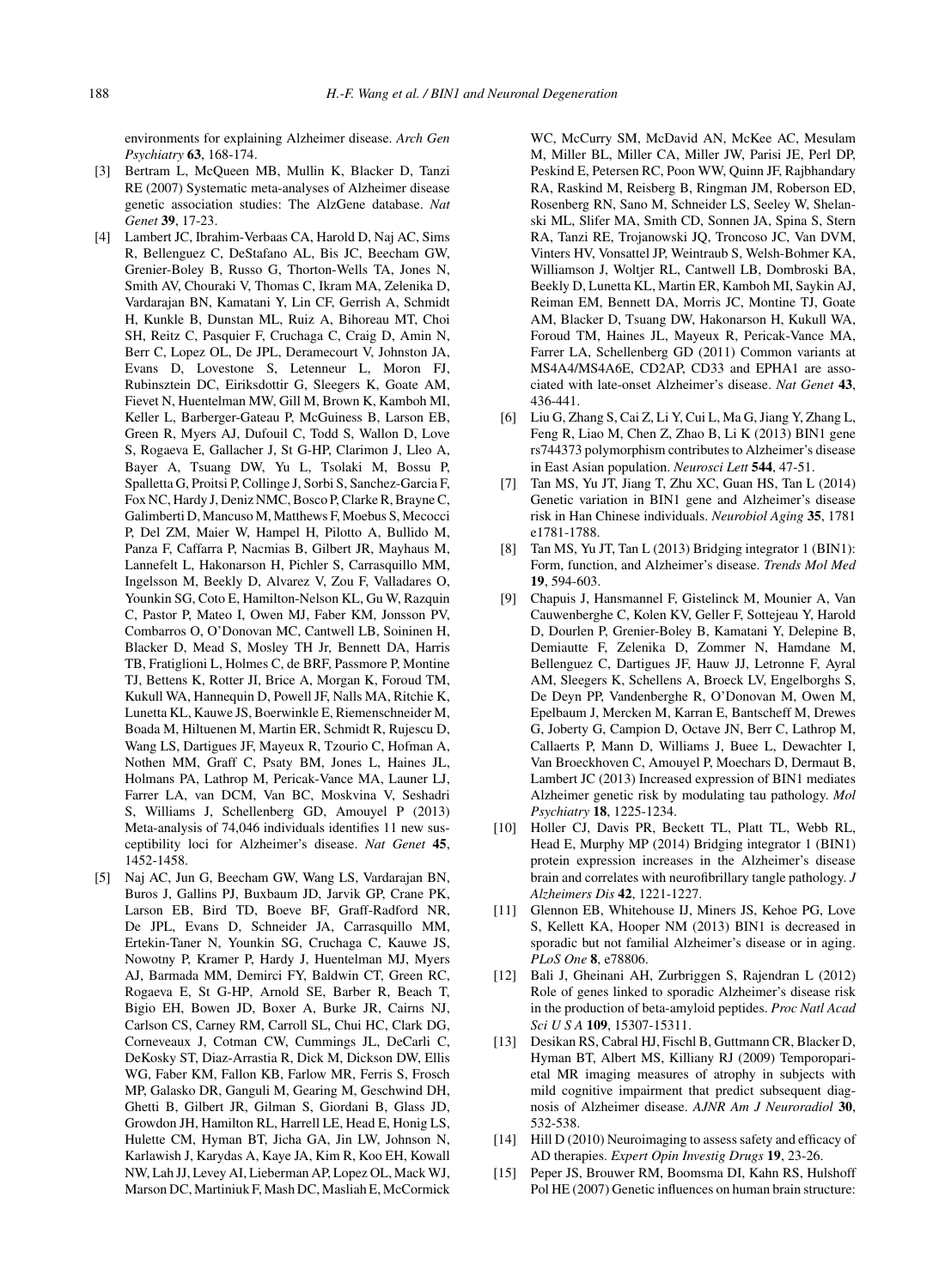A review of brain imaging studies in twins.*Hum Brain Mapp* **28**, 464-473.

- [16] Mueller SG, Weiner MW, Thal LJ, Petersen RC, Jack C, Jagust W, Trojanowski JQ, Toga AW, Beckett L (2005) The Alzheimer's Disease Neuroimaging Initiative. *Neuroimaging Clin N Am* **15**, 869-877, xi-xii.
- [17] Petersen RC, Aisen PS, Beckett LA, Donohue MC, Gamst AC, Harvey DJ, Jack CR Jr, Jagust WJ, Shaw LM, Toga AW, Trojanowski JQ, Weiner MW (2010) Alzheimer's Disease Neuroimaging Initiative (ADNI): Clinical characterization. *Neurology* **74**, 201-209.
- [18] Saykin AJ, Shen L, Foroud TM, Potkin SG, Swaminathan S, Kim S, Risacher SL, Nho K, Huentelman MJ, Craig DW, Thompson PM, Stein JL, Moore JH, Farrer LA, Green RC, Bertram L, Jack CR Jr, Weiner MW (2010) Alzheimer's Disease Neuroimaging Initiative biomarkers as quantitative phenotypes: Genetics core aims, progress, and plans. *Alzheimers Dement* **6**, 265-273.
- [19] Seshadri S, Fitzpatrick AL, Ikram MA, DeStefano AL, Gudnason V, Boada M, Bis JC, Smith AV, Carassquillo MM, Lambert JC, Harold D, Schrijvers EM, Ramirez-Lorca R, Debette S, Longstreth WT Jr, Janssens AC, Pankratz VS, Dartigues JF, Hollingworth P, Aspelund T, Hernandez I, Beiser A, Kuller LH, Koudstaal PJ, Dickson DW, Tzourio C, Abraham R, Antunez C, Du Y, Rotter JI, Aulchenko YS, Harris TB, Petersen RC, Berr C, Owen MJ, Lopez-Arrieta J, Varadarajan BN, Becker JT, Rivadeneira F, Nalls MA, Graff-Radford NR, Campion D, Auerbach S, Rice K, Hofman A, Jonsson PV, Schmidt H, Lathrop M, Mosley TH, Au R, Psaty BM, Uitterlinden AG, Farrer LA, Lumley T, Ruiz A, Williams J, Amouyel P, Younkin SG, Wolf PA, Launer LJ, Lopez OL, van Duijn CM, Breteler MM (2010) Genome-wide analysis of genetic loci associated with Alzheimer disease. *JAMA* **303**, 1832-1840.
- [20] Olsson A, Vanderstichele H, Andreasen N, De Meyer G, Wallin A, Holmberg B, Rosengren L, Vanmechelen E, Blennow K (2005) Simultaneous measurement of betaamyloid(1-42), total tau, and phosphorylated tau (Thr181) in cerebrospinal fluid by the xMAP technology. *Clin Chem* **51**, 336-345.
- [21] Desikan RS, Segonne F, Fischl B, Quinn BT, Dickerson BC, Blacker D, Buckner RL, Dale AM, Maguire RP, Hyman BT, Albert MS, Killiany RJ (2006) An automated labeling system for subdividing the human cerebral cortex on MRI scans into gyral based regions of interest. *Neuroimage* **31**, 968-980.
- [22] Fischl B, Salat DH, van dKAJ, Makris N, Segonne F, Quinn BT, Dale AM (2004) Sequence-independent segmentation of magnetic resonance images. *Neuroimage* **23**(Suppl 1), S69-S84.
- [23] Jack CR Jr, Bernstein MA, Fox NC, Thompson P, Alexander G, Harvey D, Borowski B, Britson PJ, L WJ, Ward C, Dale AM, Felmlee JP, Gunter JL, Hill DL, Killiany R, Schuff N, Fox-Bosetti S, Lin C, Studholme C, DeCarli CS, Krueger G, Ward HA, Metzger GJ, Scott KT, Mallozzi R, Blezek D, Levy J, Debbins JP, Fleisher AS, Albert M, Green R, Bartzokis G, Glover G, Mugler J, Weiner MW (2008) The Alzheimer's Disease Neuroimaging Initiative (ADNI): MRI methods. *J Magn Reson Imaging* **27**, 685-691.
- [24] Sarazin M, Chauvire V, Gerardin E, Colliot O, Kinkingnehun S, de Souza LC, Hugonot-Diener L, Garnero L, Lehericy S, Chupin M, Dubois B (2010) The amnestic syndrome of hippocampal type in Alzheimer's disease: An MRI study. *J Alzheimers Dis* **22**, 285-294.
- [25] Landau SM, Harvey D, Madison CM, Reiman EM, Foster NL, Aisen PS, Petersen RC, Shaw LM, Trojanowski JQ, Jack CR Jr, Weiner MW, Jagust WJ (2010) Comparing predictors of conversion and decline in mild cognitive impairment. *Neurology* **75**, 230-238.
- [26] Landau SM, Harvey D, Madison CM, Koeppe RA, Reiman EM, Foster NL, Weiner MW, Jagust WJ (2011) Associations between cognitive, functional, and FDG-PET measures of decline in AD and MCI. *Neurobiol Aging* **32**, 1207-1218.
- [27] Jagust WJ, Landau SM, Shaw LM, Trojanowski JQ, Koeppe RA, Reiman EM, Foster NL, Petersen RC, Weiner MW, Price JC, Mathis CA (2009) Relationships between biomarkers in aging and dementia. *Neurology* **73**, 1193- 1199.
- [28] Mormino EC, Kluth JT, Madison CM, Rabinovici GD, Baker SL, Miller BL, Koeppe RA, Mathis CA, Weiner MW, Jagust WJ (2009) Episodic memory loss is related to hippocampal-mediated beta-amyloid deposition in elderly subjects. *Brain* **132**, 1310-1323.
- [29] Biffi A, Anderson CD, Desikan RS, Sabuncu M, Cortellini L, Schmansky N, Salat D, Rosand J (2010) Genetic variation and neuroimaging measures in Alzheimer disease. *Arch Neurol* **67**, 677-685.
- [30] Hochberg Y, Benjamini Y (1990) More powerful procedures for multiple significance testing. *Stat Med* **9**, 811-818.
- [31] Kauwe JS, Cruchaga C, Karch CM, Sadler B, Lee M, Mayo K, Latu W, Su'a M, Fagan AM, Holtzman DM, Morris JC, Goate AM (2011) Fine mapping of genetic variants in BIN1, CLU, CR1 and PICALM for association with cerebrospinal fluid biomarkers for Alzheimer's disease. *PLoS One* **6**, e15918.
- [32] Zhang X, Yu JT, Li J, Wang C, Tan L, Liu B, Jiang T (2015) Bridging Integrator 1 (BIN1) Genotype effects on working memory, hippocampal volume, and functional connectivity in young healthy individuals. *Neuropsychopharmacology* **40**, 1794-1803.
- [33] Fjell AM, Walhovd KB, Fennema-Notestine C, McEvoy LK, Hagler DJ, Holland D, Blennow K, Brewer JB, Dale AM, Alzheimer's Disease Neuroimaging Initative (2010) Brain atrophy in healthy aging is related to CSF levels of Abeta1-42. *Cereb Cortex* **20**, 2069-2079.
- [34] Oh H, Madison C, Villeneuve S, Markley C, Jagust WJ (2014) Association of gray matter atrophy with age, betaamyloid, and cognition in aging. *Cereb Cortex* **24**, 1609- 1618.
- [35] Oh H, Habeck C, Madison C, Jagust W (2014) Covarying alterations in Abeta deposition, glucose metabolism, and gray matter volume in cognitively normal elderly. *Hum Brain Mapp* **35**, 297-308.
- [36] Wang L, Benzinger TL, Hassenstab J, Blazey T, Owen C, Liu J, Fagan AM, Morris JC, Ances BM (2015) Spatially distinct atrophy is linked to beta-amyloid and tau in preclinical Alzheimer disease. *Neurology* **84**, 1254-1260.
- [37] Jack CR Jr, Knopman DS, Jagust WJ, Shaw LM, Aisen PS, Weiner MW, Petersen RC, Trojanowski JQ (2010) Hypothetical model of dynamic biomarkers of the Alzheimer's pathological cascade. *Lancet Neurol* **9**, 119-128.
- [38] Dubois B, Feldman HH, Jacova C, Hampel H, Molinuevo JL, Blennow K, DeKosky ST, Gauthier S, Selkoe D, Bateman R, Cappa S, Crutch S, Engelborghs S, Frisoni GB, Fox NC, Galasko D, Habert MO, Jicha GA, Nordberg A, Pasquier F, Rabinovici G, Robert P, Rowe C, Salloway S, Sarazin M, Epelbaum S, de Souza LC, Vellas B, Visser PJ, Schneider L, Stern Y, Scheltens P, Cummings JL (2014)